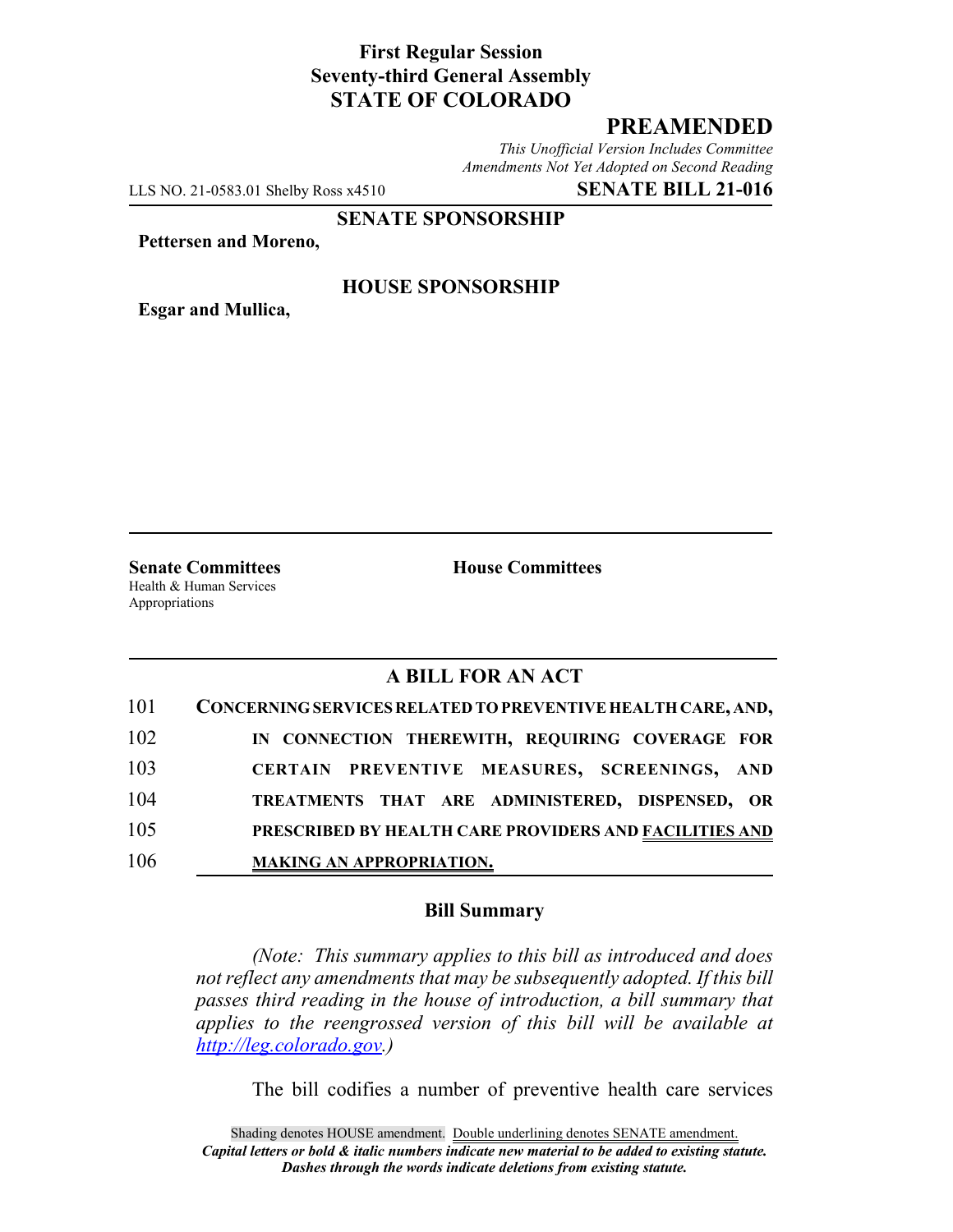currently required to be covered by health insurance carriers pursuant to the federal "Patient Protection and Affordable Care Act" and adds them to the current list of services required to be covered by Colorado health insurance carriers, which services are not subject to policy deductibles, copayments, or coinsurance. The bill expands certain preventive health care services to include osteoporosis screening; urinary incontinence screening; and counseling, prevention, screening, and treatment of a sexually transmitted infection (STI).

Current law requires a health care provider or facility to perform a diagnostic exam for an STI and subsequently treat the STI at the request of a minor patient. The bill allows a health care provider to administer, dispense, or prescribe preventive measures or medications where applicable. The consent of a parent is not a prerequisite for a minor to receive preventive care, but a health care provider shall counsel the minor on the importance of bringing the minor's parent or legal guardian into the minor's confidence regarding the services.

Current law requires the executive director of the department of health care policy and financing to authorize reimbursement for medical or diagnostic services provided by a certified family planning clinic. The bill removes the requirement that services be provided by a certified family planning clinic and authorizes reimbursement for family planning services and family-planning-related services provided by any licensed health care provider.

| $\mathbf{1}$ | Be it enacted by the General Assembly of the State of Colorado:                           |
|--------------|-------------------------------------------------------------------------------------------|
| 2            | <b>SECTION 1.</b> In Colorado Revised Statutes, 10-16-104, amend                          |
| 3            | $(18)(a)(I)$ introductory portion, $(18)(a)(III)(A)$ , $(18)(b)$ introductory             |
| 4            | portion, $(18)(b)(I)$ , $(18)(b)(IX)$ , and $(18)(b)(X)$ ; and <b>add</b> $(18)(b)(XI)$ , |
| 5            | $(18)(b)(XII), (18)(b)(XIII), (18)(b)(XIV), (18)(b)(XV), (18)(b)(XVI),$                   |
| 6            | $(18)(b)(XVII), (18)(b)(XVIII), (18)(b)(XIX), (18)(b)(XX), (18)(b)(XXI),$                 |
| 7            | $(18)(b)(XXII), (18)(b)(XXIII), (18)(b)(XXIV), (18)(b)(XXV),$                             |
| 8            | $(18)(b)(XXXI), (18)(b)(XXXII), (18)(b)(XXXIII), (18)(b)(XXXIX),$                         |
| 9            | $(18)(b)(XXX), (18)(b)(XXXI), (18)(b)(XXXII), (18)(b)(XXXIII),$                           |
| 10           | $(18)(c)(III.7), (18)(f), (18)(g), and (18.1)$ as follows:                                |
| 11           | $10-16-104.$<br>Mandatory coverage provisions - rules                                     |
| 12           | definitions. (18) Preventive health care services. (a) (I) The following                  |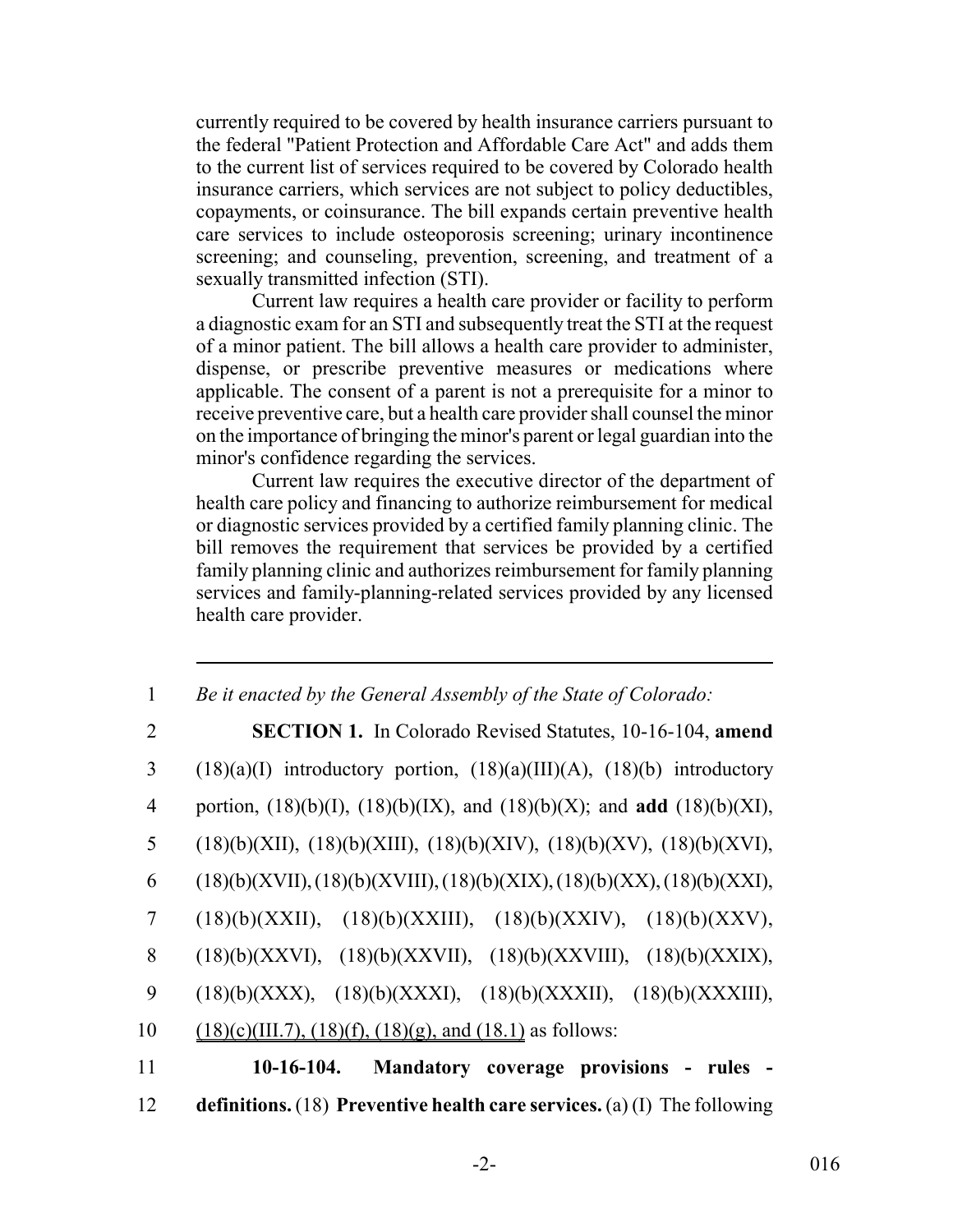policies and contracts that are delivered, issued, renewed, or reinstated on or after January 1, 2010, must provide coverage for the total cost of the preventive health care services specified in paragraph (b) of this 4 subsection (18) SUBSECTION (18)(b) OF THIS SECTION:

5 (III) (A) Except as provided in sub-subparagraph (B) of this 6 subparagraph (III) SUBSECTION  $(18)(a)(III)(B)$  <u>OR  $(18)(b)(XX)$ </u> OF THIS SECTION, coverage required by this subsection (18) is not subject to policy deductibles, copayments, or coinsurance.

 (b) The coverage required by this subsection (18) must include preventive health care services for the following, in accordance with the 11 A or B recommendations of the task force OR THE HEALTH RESOURCES AND SERVICES ADMINISTRATION GUIDELINES for the particular preventive health care service:

14 (I) Unhealthy Alcohol use screening AND COUNSELING for adults, depression screening for adolescents and adults, and perinatal maternal counseling for persons at risk. The services specified in this section may be provided by a primary care provider; behavioral health care provider, as defined in section 25-1.5-502 (1.3); or mental health professional licensed or certified pursuant to article 245 of title 12.

 (IX) Tobacco use screening of adults and tobacco cessation 21 interventions by primary care providers, and INCLUDING EXPANDED TOBACCO INTERVENTION AND COUNSELING FOR PREGNANT TOBACCO USERS;

24  $(X)$   $(A)$  Any other preventive services included in the A or B recommendation of the task force or required by federal law.

26  $(B)$  This subparagraph  $(X)$  does not apply to grandfathered health 27 benefit plans. ABDOMINAL AORTIC ANEURYSM SCREENING;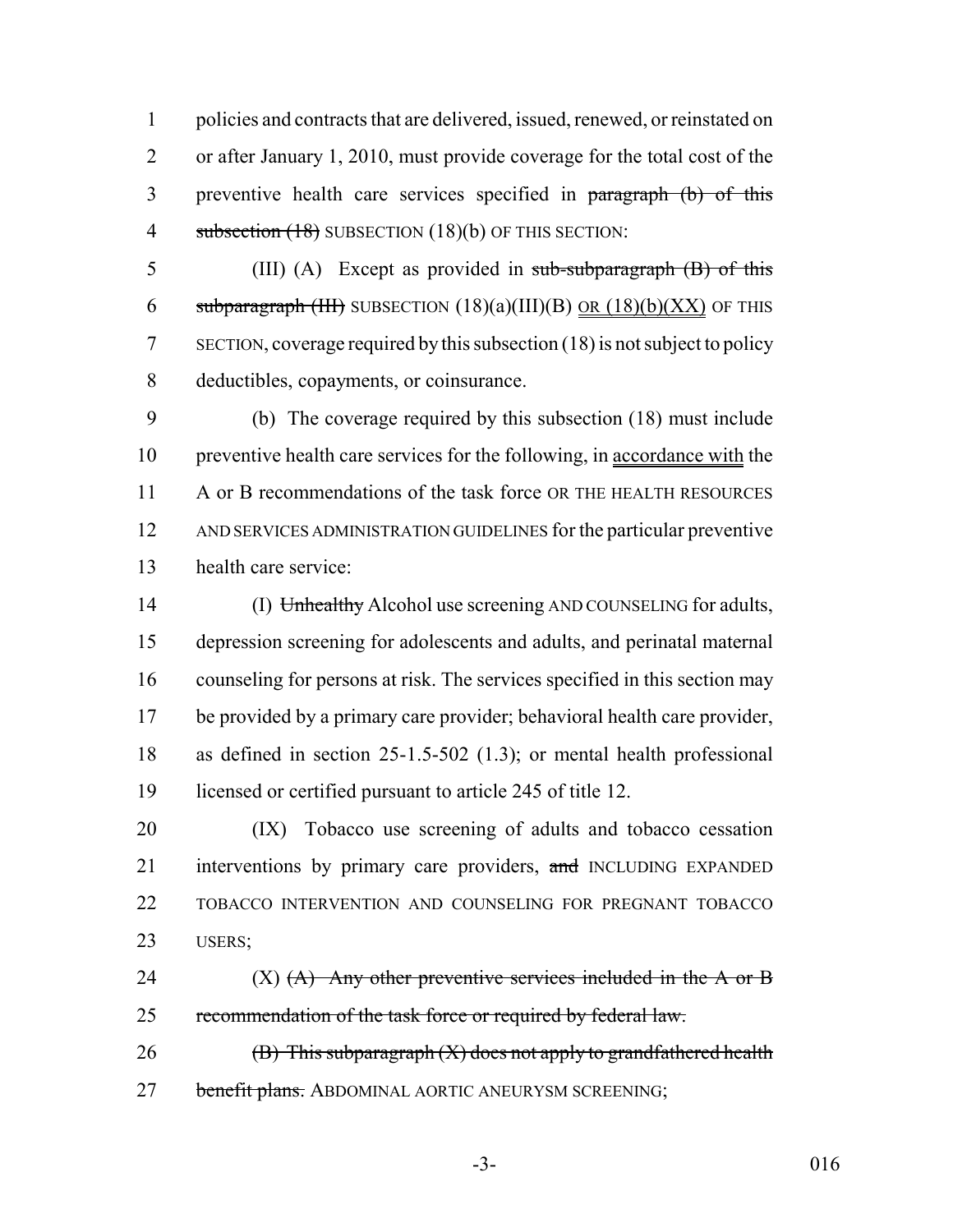| $\mathbf{1}$   | (XI) ASPIRIN-PREVENTIVE MEDICATION;                                   |
|----------------|-----------------------------------------------------------------------|
| $\overline{2}$ | (XII) BLOOD PRESSURE SCREENING;                                       |
| 3              | (XIII)<br>DIABETES SCREENING FOR ADULTS AND GESTATIONAL               |
| $\overline{4}$ | DIABETES MELLITUS SCREENING;                                          |
| 5              | (XIV) HEALTHY DIET AND PHYSICAL ACTIVITY COUNSELING TO                |
| 6              | PREVENT CARDIOVASCULAR DISEASE;                                       |
| $\tau$         | (XV) FALLS PREVENTION FOR ADULTS SIXTY-FIVE YEARS OF AGE              |
| 8              | OR OLDER WHO LIVE IN A COMMUNITY SETTING;                             |
| 9              | (XVI) HEPATITIS B AND HEPATITIS C SCREENING;                          |
| 10             | (XVII) HUMAN IMMUNODEFICIENCY VIRUS SCREENING;                        |
| 11             | (XVIII) LUNG CANCER SCREENING;                                        |
| 12             | (XIX) OBESITY SCREENING AND COUNSELING;                               |
| 13             | (XX) COUNSELING, PREVENTION, SCREENING, AND TREATMENT OF              |
| 14             | A SEXUALLY TRANSMITTED INFECTION, AS DEFINED IN SECTION 25-4-402      |
| 15             | $(10)$ ; EXCEPT THAT THE COVERAGE UNDER THIS SUBSECTION $(18)(b)(XX)$ |
| 16             | MUST BE PROVIDED TO ALL COVERED PERSONS REGARDLESS OF THE             |
| 17             | COVERED PERSON'S GENDER. TREATMENT MUST INCLUDE ANTIBIOTICS,          |
| 18             | ANTIVIRAL AND ANTIRETROVIRAL MEDICATIONS, AND PROCEDURES THAT         |
| 19             | REDUCE INFECTIVITY. TREATMENT FOR COMPLICATIONS SECONDARY TO          |
| 20             | SEXUALLY TRANSMITTED INFECTION MAY BE SUBJECT                         |
| 21             | DEDUCTIBLES, COPAYMENT, OR COINSURANCE.                               |
| 22             | (XXI) STATIN PREVENTIVE MEDICATION FOR ADULTS;                        |
| 23             | (XXII) TUBERCULOSIS SCREENING;                                        |
| 24             | (XXIII) ANEMIA SCREENING ON A ROUTINE BASIS;                          |
| 25             | (XXIV)<br>COMPREHENSIVE BREASTFEEDING SUPPORT<br><b>AND</b>           |
| 26             | COUNSELING FROM TRAINED PROVIDERS AND ACCESS TO BREASTFEEDING         |
| 27             | SUPPLIES FOR PREGNANT AND NURSING INDIVIDUALS;                        |
|                |                                                                       |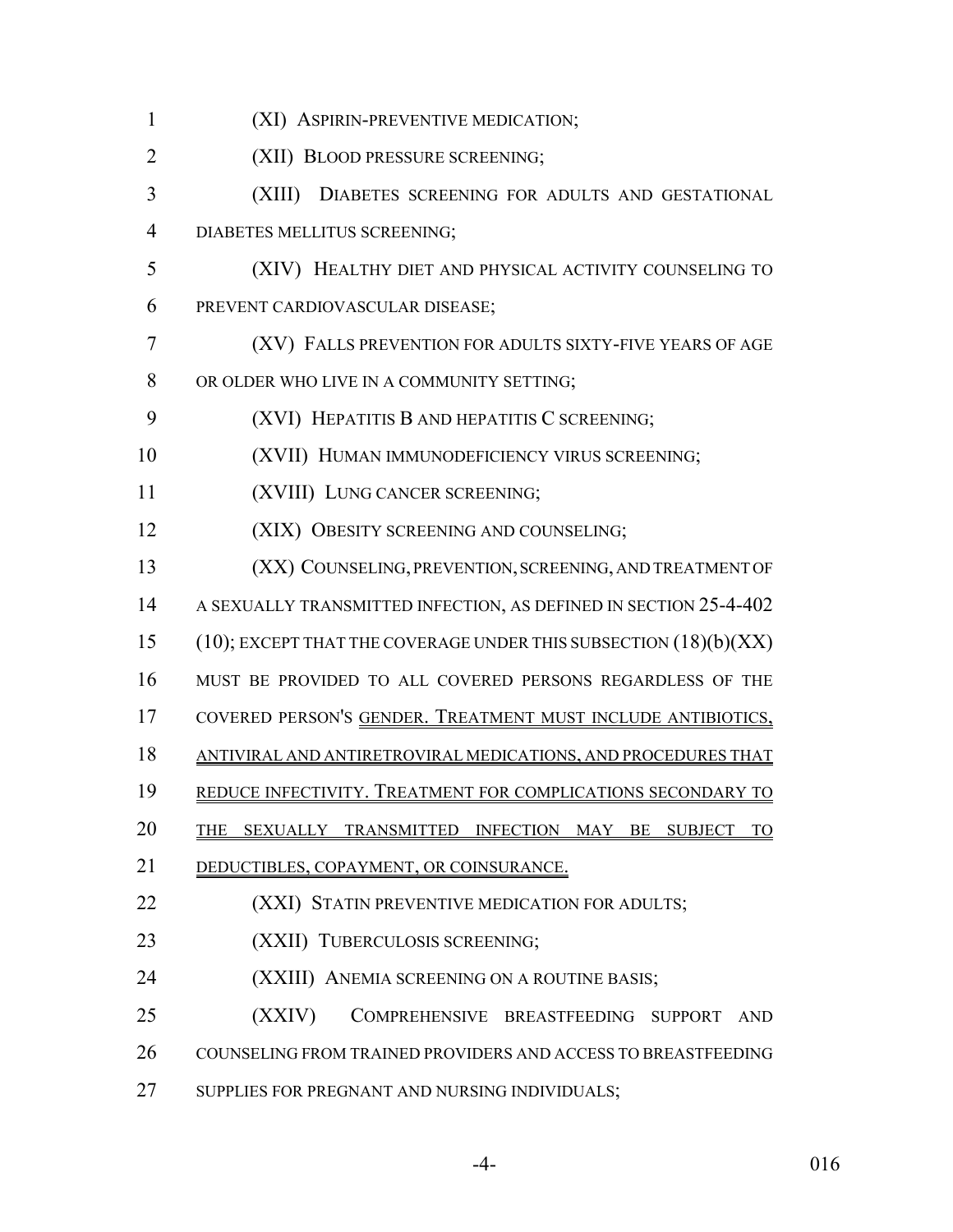(XXV) FOLIC ACID SUPPLEMENTS FOR INDIVIDUALS WHO MAY BECOME PREGNANT;

 (XXVI) SCREENING AND TREATMENT FOR PREECLAMPSIA IN PREGNANT INDIVIDUALS, INCLUDING SCREENING FOR PREECLAMPSIA IN PREGNANT WOMEN WITH BLOOD PRESSURE MEASUREMENTS THROUGHOUT PREGNANCY AND LOW-DOSE ASPIRIN AS PREVENTIVE MEDICATION AFTER TWELVE WEEKS GESTATION IN WOMEN WHO ARE AT HIGH RISK FOR PREECLAMPSIA;

 (XXVII) RH INCOMPATIBILITY SCREENING FOR ALL PREGNANT INDIVIDUALS AND FOLLOW-UP TESTING FOR INDIVIDUALS AT HIGHER RISK FOR RH INCOMPATIBILITY;

 (XXVIII) URINARY TRACT, YEAST, OR OTHER INFECTION SCREENING;

 (XXIX) DOMESTIC AND INTERPERSONAL VIOLENCE SCREENING AND COUNSELING;

 (XXX) OSTEOPOROSIS SCREENING FOR ALL ADULTS SIXTY YEARS 17 OF AGE OR OLDER;

(XXXI) YEARLY URINARY INCONTINENCE SCREENING;

 (XXXII) FAMILY PLANNING SERVICES AND FAMILY-PLANNING-RELATED SERVICES, AS DESCRIBED IN SECTION 25.5-4-412 (2); AND

23 (XXXIII) ANY OTHER PREVENTIVE SERVICES INCLUDED IN THE A OR B RECOMMENDATIONS OF THE TASK FORCE OR THE HEALTH RESOURCES AND SERVICES ADMINISTRATION GUIDELINES OR REQUIRED BY FEDERAL LAW.

(c) For purposes of this subsection (18):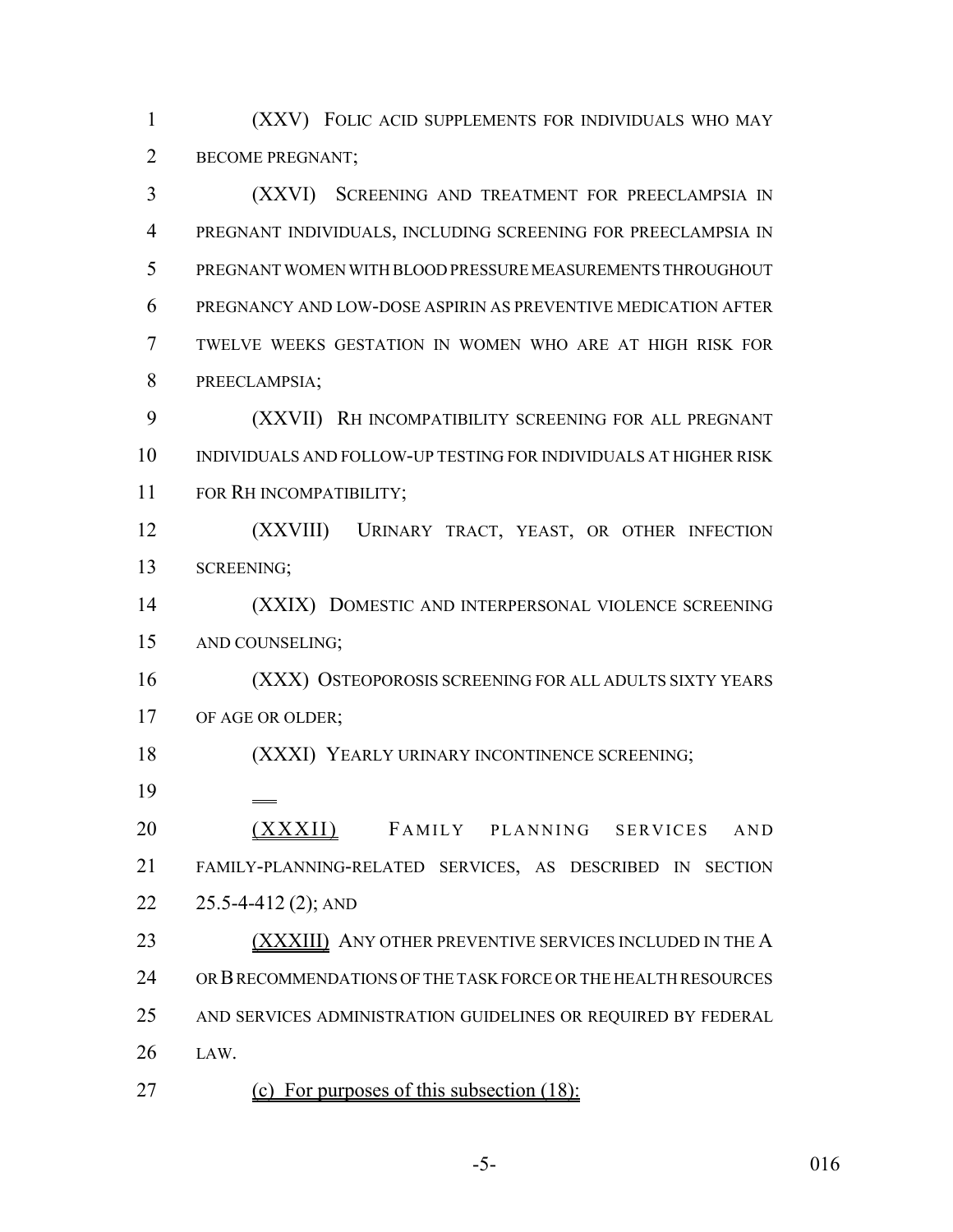| $\mathbf{1}$   | (III.7) "HEALTH RESOURCES AND SERVICES ADMINISTRATION"                      |
|----------------|-----------------------------------------------------------------------------|
| $\overline{2}$ | MEANS THE HEALTH RESOURCES AND SERVICES ADMINISTRATION IN THE               |
| 3              | FEDERAL DEPARTMENT OF HEALTH AND HUMAN SERVICES.                            |
| $\overline{4}$ | (f) SUBSECTIONS $(18)(b)(X)$ TO $(18)(b)(XXXIII)$ OF THIS SECTION           |
| 5              | DO NOT APPLY TO GRANDFATHERED HEALTH BENEFIT PLANS.                         |
| 6              | $(g)$ THE COVERAGE REQUIRED BY THIS SUBSECTION $(18)$ MUST, AT              |
| 7              | A MINIMUM, INCLUDE PREVENTIVE HEALTH SERVICES IDENTIFIED BY THE             |
| 8              | TASK FORCE OR THE HEALTH RESOURCES AND SERVICES ADMINISTRATION              |
| 9              | <u>as of March 1, 2021.</u>                                                 |
| 10             | (18.1) Contraception. (a) POLICIES OR CONTRACTS DESCRIBED                   |
| 11             | IN SUBSECTION $(18)(a)(I)$ of this section issued or renewed in this        |
| 12             | STATE MUST PROVIDE COVERAGE FOR THE TOTAL COST OF ALL                       |
| 13             | <u>contraception, as defined in section 2-4-401 (1.5).</u>                  |
| 14             | THE COVERAGE REQUIRED BY THIS SUBSECTION (18.1) IS NOT<br>(b)               |
| 15             | SUBJECT TO POLICY DEDUCTIBLES, COPAYMENTS, OR COINSURANCE.                  |
| 16             | (c) THIS SUBSECTION $(18.1)$ DOES NOT APPLY TO GRANDFATHERED                |
| 17             | HEALTH BENEFIT PLANS.                                                       |
| 18             | <b>SECTION 2.</b> In Colorado Revised Statutes, 25-4-409, amend             |
| 19             | $(1)(a)$ and $(2)$ as follows:                                              |
| 20             | 25-4-409. Minors - treatment - consent. $(1)$ $(a)$ A health care           |
| 21             | provider or facility, if consulted by a patient who is a minor, shall       |
| 22             | perform, at the minor's request, a diagnostic examination for a sexually    |
| 23             | transmitted infection. The health care provider or facility shall treat the |
| 24             | minor for a sexually transmitted infection, if necessary; discuss,          |
| 25             | prevention ADMINISTER, DISPENSE, OR PRESCRIBE PREVENTIVE measures           |
| 26             | ORMEDICATIONS, where applicable; and include appropriate therapies and      |
| 27             | prescriptions.                                                              |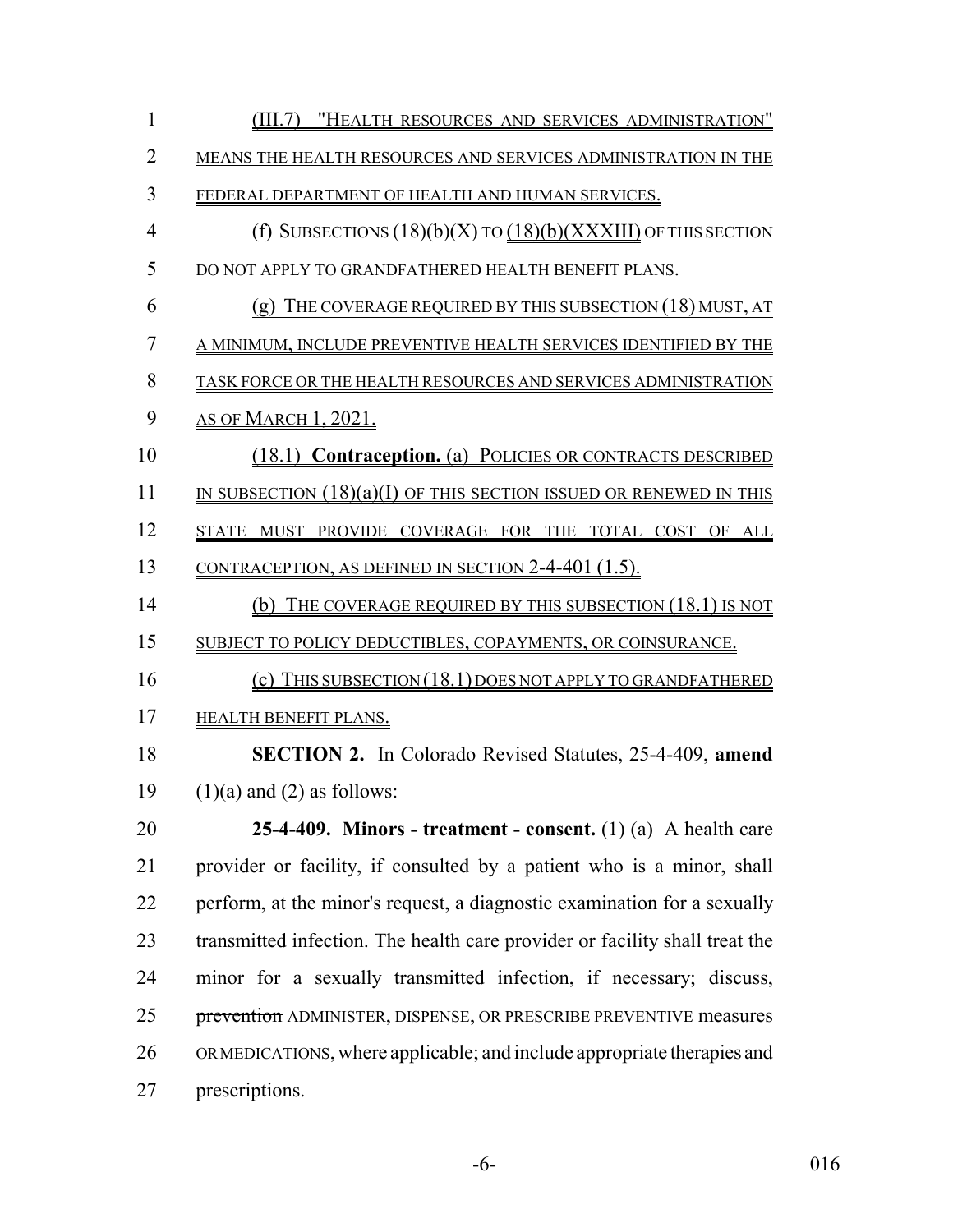(2) The consent of a parent or legal guardian is not a prerequisite 2 for a minor to receive a consultation, examination, PREVENTIVE CARE, or treatment for sexually transmitted infections. For the purposes of this section, health care provided to a minor is confidential, and information related to that care must not be divulged to any person other than the minor; except that the reporting required pursuant to the "Child Protection 7 Act of 1987", part 3 of article 3 of title 19, C.R.S., still applies. If the minor is thirteen years of age or younger, the health care provider may involve the minor's parent or legal guardian. A health care provider shall 10 counsel the minor on the importance of bringing his or her THE MINOR'S parent or legal guardian into the minor's confidence regarding the consultation, exam, or treatment.

 **SECTION 3.** In Colorado Revised Statutes, **amend** 25.5-4-412 as follows:

 **25.5-4-412. Family planning services - family-planning-related services - rules - definitions.** (1) When medical or diagnostic FAMILY PLANNING services OR FAMILY-PLANNING-RELATED SERVICES are provided 18 in accordance with this article ARTICLE 4 and articles 5 and 6 of this title 19 by a certified family planning clinic TITLE 25.5, the executive director of 20 the state department shall authorize reimbursement for the services, The 21 reimbursement shall be made directly to the certified family planning 22 clinic SUBJECT TO SECTION 50 OF ARTICLE V OF THE STATE CONSTITUTION. THE STATE DEPARTMENT, ANY INTERMEDIARY, OR ANY MANAGED CARE ORGANIZATION SHALL REIMBURSE THE PROVIDER OF THOSE SERVICES. FAMILY PLANNING SERVICES AND FAMILY-PLANNING-RELATED SERVICES ARE NOT SUBJECT TO POLICY DEDUCTIBLES, COPAYMENTS, OR COINSURANCE.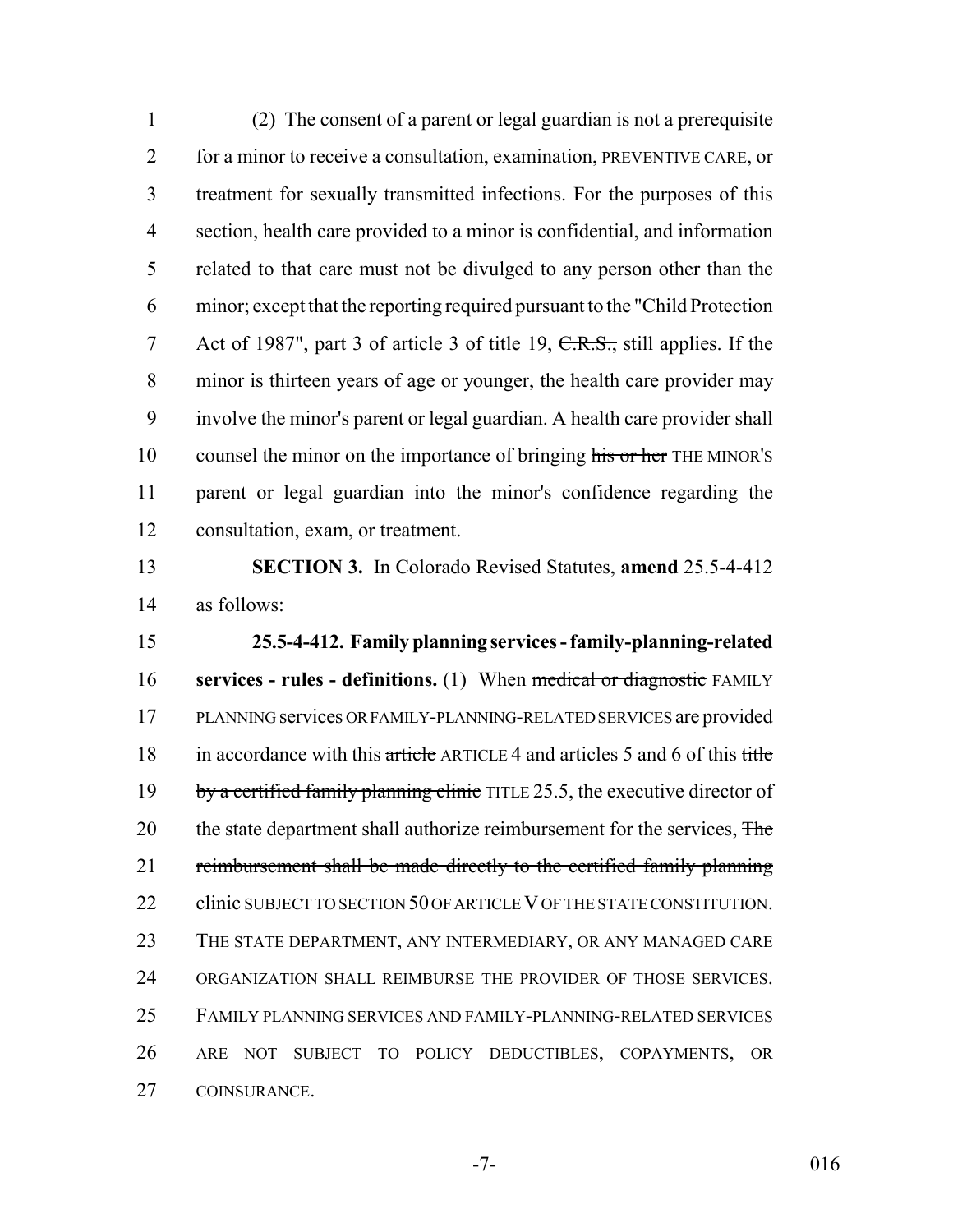1 (2) For purposes of AS USED IN this section, "certified family 2 planning clinic" means a family planning clinic certified by the Colorado department of public health and environment, accredited by a national family planning organization, and staffed by medical professionals licensed to practice in the state of Colorado, including, but not limited to, doctors of medicine, doctors of osteopathy, physician assistants, and 7 advanced practice nurses. UNLESS THE CONTEXT OTHERWISE REQUIRES:

 (a) "FAMILY-PLANNING-RELATED SERVICES" MEANS ANY MEDICALLY NECESSARY HEALTH CARE, COUNSELING SERVICES, OR MEDICATION FOCUSED ON, OR RELATED TO, THE TREATMENT OF MEDICAL CONDITIONS ROUTINELY DIAGNOSED DURING A FAMILY PLANNING VISIT; TREATMENT FOR A URINARY TRACT INFECTION; TESTING, DIAGNOSIS, TREATMENT, AND PREVENTION OF SEXUALLY TRANSMITTED INFECTIONS 14 OR OTHER INFECTIONS OR CONDITIONS OF THE UROGENITAL SYSTEM; AND TREATMENT OF MEDICAL COMPLICATIONS RESULTING FROM A FAMILY PLANNING VISIT.

 (b) "FAMILY PLANNING SERVICES" MEANS ANY HEALTH CARE OR COUNSELING SERVICES FOCUSED ON PREVENTING, DELAYING, OR PLANNING FOR A PREGNANCY, WHICH MUST INCLUDE MEDICALLY NECESSARY EVALUATION OR PREVENTIVE SERVICES.

 (3) For purposes of this section, all medical care services or goods 22 rendered by a certified family planning clinic that are benefits of the Colorado medical assistance program. shall be ordered by a physician 24 who need not be physically present on the premises of the certified family 25 planning clinic at the time services are rendered.

 (4) Nothing in this section shall be construed as expanding the 27 provision of services available as a part of the medical assistance program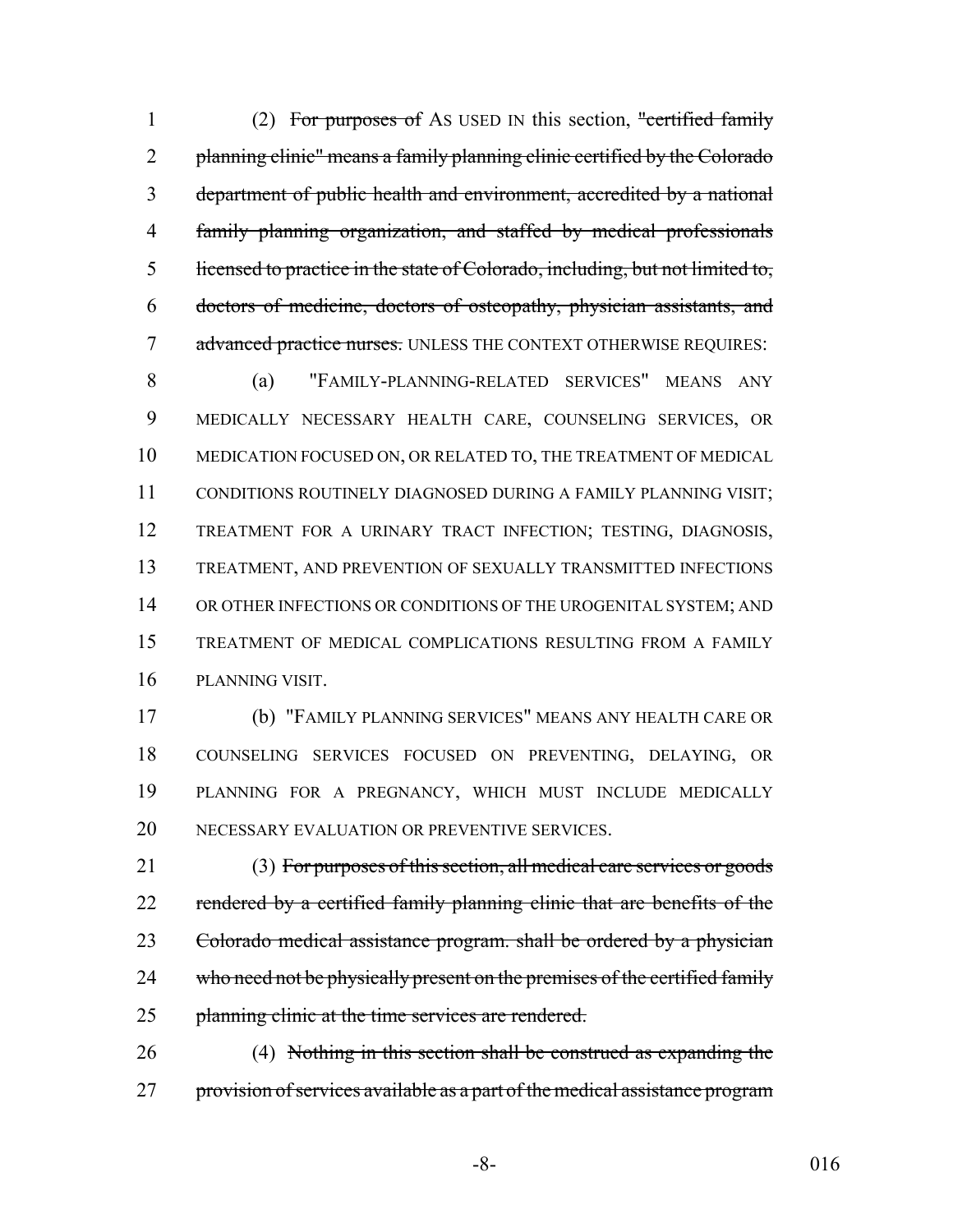established pursuant to this article and articles 5 and 6 of this title. For 2 purposes of making payments to certified family planning clinics pursuant to this section PROVIDERS, the state board shall establish rules 4 implementing this section. The rules promulgated pursuant to this subsection (4) shall ensure that the reimbursement for services rendered by a certified family planning clinic pursuant to this section shall not be the sole result of an increase in the costs to the state medical assistance program.

 (5) ANY RECIPIENT MAY OBTAIN FAMILY PLANNING SERVICES OR FAMILY-PLANNING-RELATED SERVICES FROM ANY LICENSED HEALTH CARE PROVIDER, INCLUDING BUT NOT LIMITED TO A DOCTOR OF MEDICINE, DOCTOR OF OSTEOPATHY, PHYSICIAN ASSISTANT, OR ADVANCED PRACTICE NURSE, WHO PROVIDES SUCH SERVICES.THE ENROLLMENT OF A RECIPIENT IN A MANAGED CARE ORGANIZATION, OR A SIMILAR ENTITY, DOES NOT RESTRICT A RECIPIENT'S CHOICE OF THE LICENSED PROVIDER FROM WHOM 16 THE RECIPIENT MAY RECEIVE THOSE SERVICES.

 **SECTION 4. Appropriation.** (1) For the 2021-22 state fiscal year, \$90,547 is appropriated to the department of health care policy and financing. This appropriation is from the general fund. To implement this act, the department may use this appropriation for the Medicaid management information system maintenance and projects.

 (2) For the 2021-22 state fiscal year, the general assembly anticipates that the department of health care policy and financing will receive \$814,920 in federal funds for the Medicaid management information system maintenance and projects to implement this act. The appropriation in subsection (1) of this section is based on the assumption 27 that the department will receive this amount of federal funds, which is